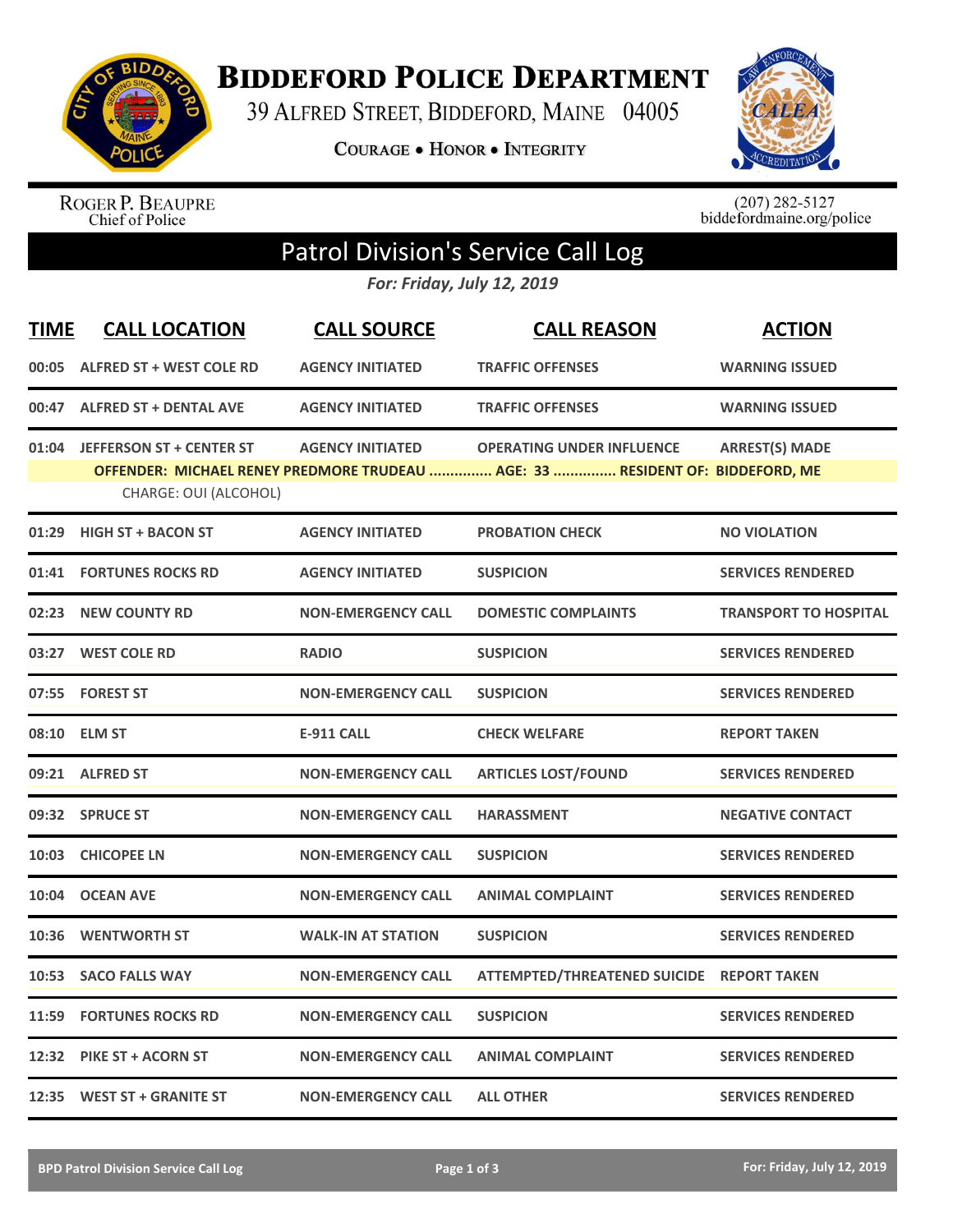| <b>TIME</b>                                                                                                  | <b>CALL LOCATION</b>                                  | <b>CALL SOURCE</b>        | <b>CALL REASON</b>                        | <b>ACTION</b>                |
|--------------------------------------------------------------------------------------------------------------|-------------------------------------------------------|---------------------------|-------------------------------------------|------------------------------|
| 13:17                                                                                                        | <b>BARRA RD</b>                                       | <b>E-911 CALL</b>         | <b>ANIMAL COMPLAINT</b>                   | <b>SERVICES RENDERED</b>     |
|                                                                                                              | 13:25 ALFRED ST + ELM ST                              | <b>NON-EMERGENCY CALL</b> | <b>DISABLED VEHICLE</b>                   | <b>UNFOUNDED</b>             |
|                                                                                                              | <b>13:50 MAIN ST</b>                                  | <b>NON-EMERGENCY CALL</b> | <b>MENTAL ILLNESS CASES</b>               | <b>SERVICES RENDERED</b>     |
|                                                                                                              | 14:02 ALFRED ST                                       | <b>NON-EMERGENCY CALL</b> | <b>ASSIST PD AGENCY</b>                   | <b>NO ACTION REQUIRED</b>    |
|                                                                                                              | 14:15 ALFRED ST + MEDICAL CENTER D NON-EMERGENCY CALL |                           | <b>CHECK WELFARE</b>                      | <b>SERVICES RENDERED</b>     |
|                                                                                                              | 14:28 KING ST                                         | <b>WALK-IN AT STATION</b> | <b>THEFT</b>                              | <b>REPORT TAKEN</b>          |
|                                                                                                              | 14:49 ALFRED ST                                       | <b>WALK-IN AT STATION</b> | <b>DRUG BOX</b>                           | <b>SERVICES RENDERED</b>     |
|                                                                                                              | 15:13 POOL ST                                         | <b>AGENCY INITIATED</b>   | <b>TRAFFIC OFFENSES</b>                   | <b>VSAC ISSUED</b>           |
|                                                                                                              | 15:53 POOL ST                                         | <b>AGENCY INITIATED</b>   | <b>TRAFFIC OFFENSES</b>                   | <b>VSAC ISSUED</b>           |
|                                                                                                              | 16:01 ST MARYS ST                                     | <b>AGENCY INITIATED</b>   | <b>PAPERWORK</b>                          | <b>PAPERWORK NOT SERVED</b>  |
|                                                                                                              | 16:16 ALFRED ST + WEST MYRTLE ST                      | <b>AGENCY INITIATED</b>   | <b>TRAFFIC OFFENSES</b>                   | <b>VSAC ISSUED</b>           |
| 16:17                                                                                                        | <b>BIRCH ST</b>                                       | <b>NON-EMERGENCY CALL</b> | ATTEMPTED/THREATENED SUICIDE REPORT TAKEN |                              |
|                                                                                                              | 16:24 ALFRED ST                                       | <b>NON-EMERGENCY CALL</b> | <b>COURT ORDERED CHECK IN</b>             | <b>SERVICES RENDERED</b>     |
| 16:35                                                                                                        | <b>MARINER WAY</b>                                    | <b>E-911 CALL</b>         | 911 MISUSE                                | <b>NEGATIVE CONTACT</b>      |
| 16:38                                                                                                        | <b>HAZEL ST</b>                                       | <b>AGENCY INITIATED</b>   | <b>DRUNKENNESS</b>                        | <b>CITATION ISSUED</b>       |
| OFFENDER: GUY L GAMMON  AGE: 58  RESIDENT OF: BIDDEFORD, ME<br><b>CHARGE: PUBLIC URINATION OR DEFECATION</b> |                                                       |                           |                                           |                              |
|                                                                                                              | <b>16:57 ANDREWS RD</b>                               | <b>E-911 CALL</b>         | 911 MISUSE                                | <b>NEGATIVE CONTACT</b>      |
|                                                                                                              | 17:04 ANDREWS RD                                      | <b>E-911 CALL</b>         | 911 MISUSE                                | <b>SERVICES RENDERED</b>     |
|                                                                                                              | 17:13 ANDREWS RD                                      | E-911 CALL                | 911 MISUSE                                | <b>REFERRED OTHER AGENCY</b> |
|                                                                                                              | 17:14 THATCHER BROOK LN                               | <b>AGENCY INITIATED</b>   | <b>PAPERWORK</b>                          | <b>PAPERWORK NOT SERVED</b>  |
|                                                                                                              | 17:26 ALFRED ST                                       | E-911 CALL                | 911 MISUSE                                | <b>NO ACTION REQUIRED</b>    |
|                                                                                                              | 17:27 MAIN ST                                         | E-911 CALL                | 911 MISUSE                                | <b>NEGATIVE CONTACT</b>      |
|                                                                                                              | 17:34 ALFRED ST                                       | <b>AGENCY INITIATED</b>   | <b>ALL OTHER</b>                          | <b>REPORT TAKEN</b>          |
|                                                                                                              | 17:49 ALFRED ST + MT VERNON ST                        | <b>AGENCY INITIATED</b>   | <b>TRAFFIC OFFENSES</b>                   | <b>WARNING ISSUED</b>        |
|                                                                                                              | 18:04 ALFRED ST                                       | <b>NON-EMERGENCY CALL</b> | <b>DOMESTIC COMPLAINTS</b>                | <b>REPORT TAKEN</b>          |
|                                                                                                              | 18:29 HUBERT ST                                       | <b>AGENCY INITIATED</b>   | <b>PAPERWORK</b>                          | <b>PAPERWORK NOT SERVED</b>  |